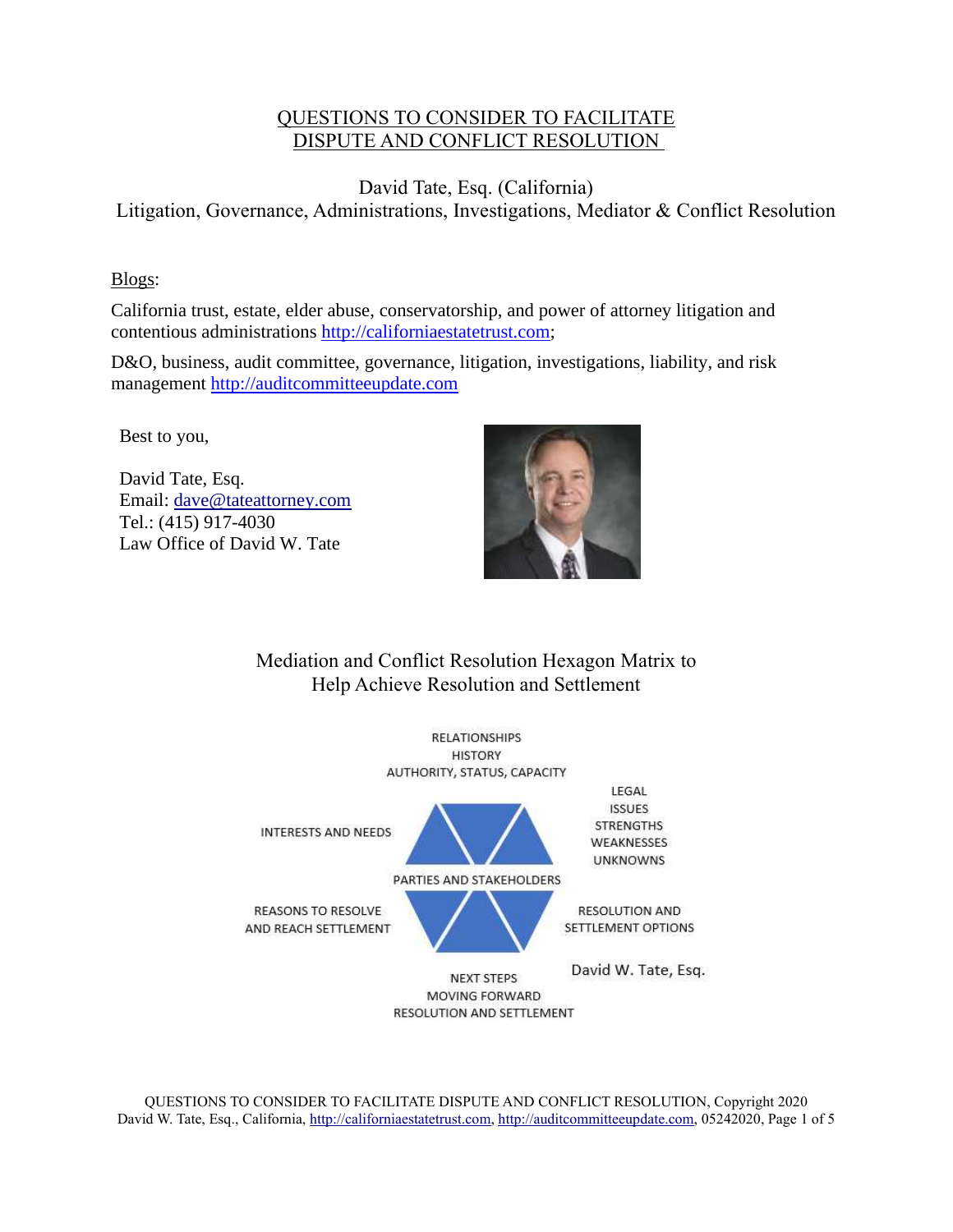I wrote the questions that are below to help you prepare for mediation or settlement and resolution of your dispute or conflict – these questions were written from the viewpoint that you have a dispute or conflict that might proceed to litigation or that you are already involved in a court or arbitration case that is in litigation. Preparation is important to effectively mediate, settle and resolve difficult disputes and conflicts – preparation helps you to evaluate the strengths and weaknesses of your position or case and the posture and value of possible resolution and settlement. It will be beneficial for you to work on full answers to the below questions after you have given them careful thought. All parties to the dispute or conflict should consider these questions.

Thank you for reading these materials. I ask that you pass this along to other people who would be interested as it is through collaboration that great things and success occur more quickly. And please also subscribe to my blogs (see below), and connect with me on LinkedIn and Twitter.

Remember that every case situation is different. You do need to consult with an attorney and other professionals about your particular situation. These materials are not a solicitation for legal or other services inside of or outside of California, and, of course, these materials are only a summary of information that changes from time to time, and do not apply to any particular situation or to your specific situation. So . . . you cannot rely on these materials for your situation or as legal or other professional advice or representation.

Dave Tate, Esq. Law Office of David W. Tate

\* \* \* \* \*

1. In the order of importance to you (beginning with the most important), list and describe, including important dates, each item for which there is a dispute or conflict, including your views or positions, and, if you know or have a belief, the views or positions of the other party(s) to the dispute or conflict.

2. For each item discussed in number 1 above, describe conversations, documents, agreements, industry standards and other items that state and support your views or positions. You should have copies of the important documents, and have them with you or have them easily available to you for resolution and settlement discussions.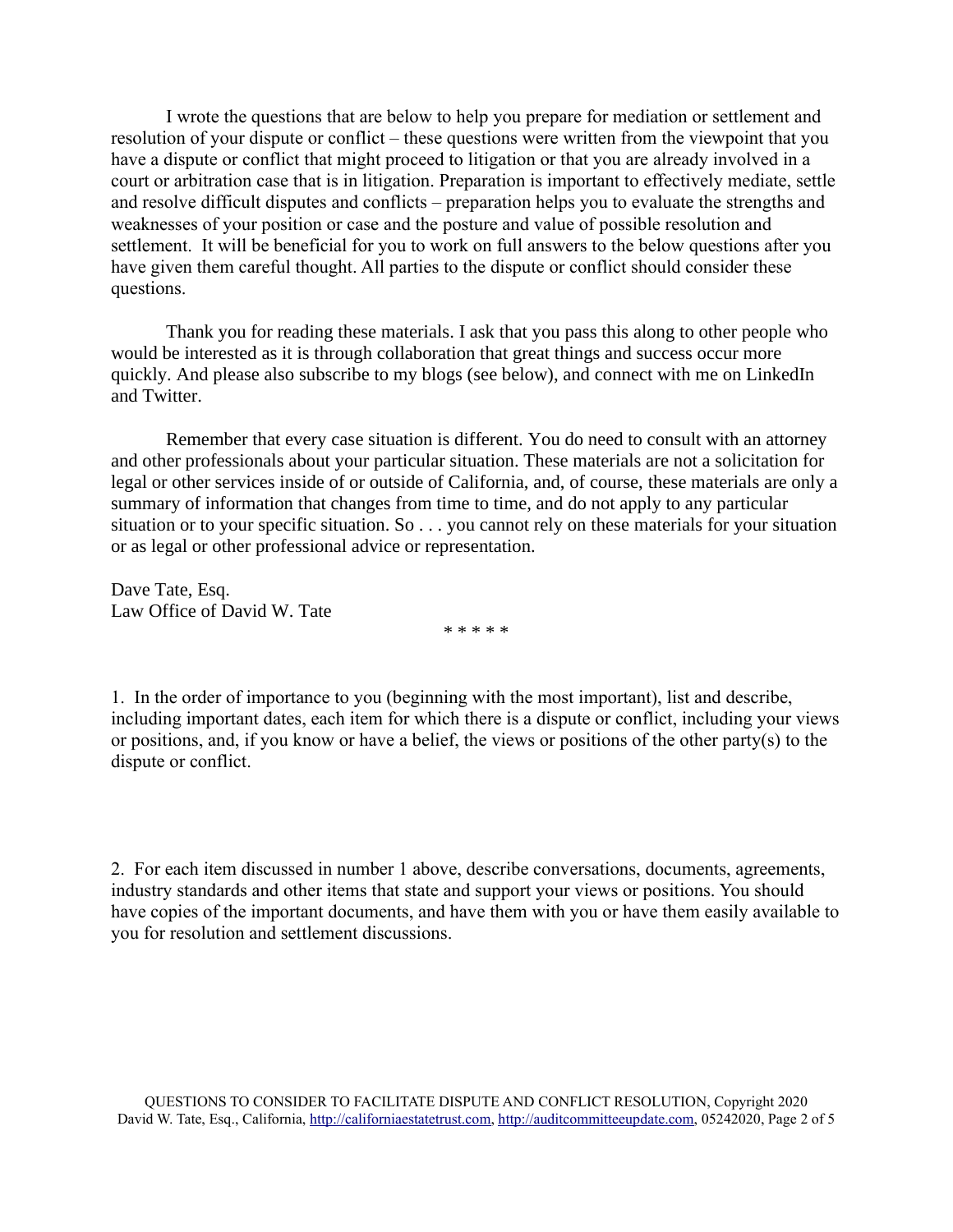3. For each item discussed in number 1 above, describe conversations, documents, agreements, industry standards and other items that tend to state and support the views or positions of the other party(s). You should have copies of the important documents, and have them with you or have them easily available to you for resolution and settlement discussions.

4. For each item discussed in number 1 above, if you have been injured and/or damaged list each person and/or entity that caused or contributed to your injuries and/or damages; describe what each such person or entity did wrong that caused or contributed to your injuries and/or damages; and estimate the percentage of fault that you attribute to each such person or entity for causing or contributing to the injuries and/or damages.

5. For each item discussed in number 1 above, if it is claimed that you caused or contributed to injuries and/or damages, describe why you are not responsible for causing or contributing to the injuries and/or damages; list each person and entity who is responsible for causing or contributing to the injuries and/or damages; and estimate the percentage of fault that you attribute to each such person or entity for causing or contributing to the injuries and/or damages.

6. For each item of alleged injury and/or damage estimate the value or amount of each such injury and/or damage regardless of who you believe is responsible or at fault for causing or contributing to the injury and/or damage.

7. For each item discussed in number 1 above, describe the resolution offer(s) that the other party(s) has made (if any) to resolve or settle each item of dispute or conflict.

8. For each item discussed in number 1 above, describe the resolution offer(s) that you believe the other party(s) would be willing to make to resolve or settle each item of dispute or conflict.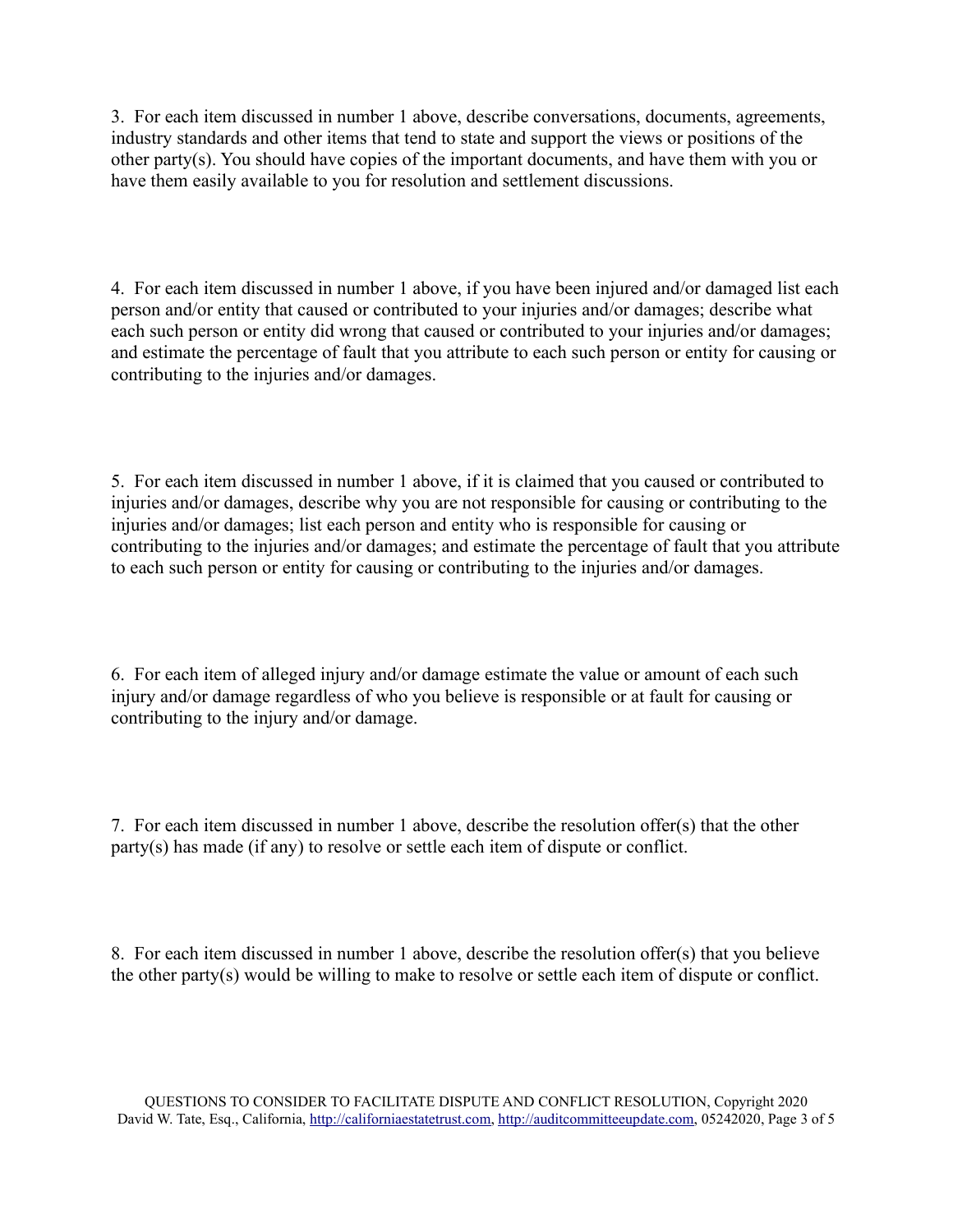9. For each item discussed in number 1 above, describe the resolution offer(s) that you have made (if any) to resolve or settle each item of dispute or conflict.

10. For each item discussed in number 1 above, describe the resolution offer(s) that you would be willing to make to resolve or settle each item of dispute or conflict.

11. For each of the items that you discussed in number 1 above discuss whether you believe that you are close to agreement or settlement with the other party(s).

12. For each item discussed in number 1 above, describe the criteria that you would use to determine whether a settlement proposal is reasonable.

13. For each item discussed in number 1 above, describe or explain the award or remedy that you believe a judge, arbitrator or trier of fact will most likely give you if this dispute or conflict does not settle, and why you believe that a judge, arbitrator or trier of fact will give you that award or remedy. Include oral (testimony) and written (documents) facts and evidence, and, to the extent possible, the applicable law relating to the claims that have been made, and possible defenses that have been made or are available. You should also keep in mind that in every case there are many additional matters to consider including, for example, legal and evidentiary presumptions and implications, burdens of proof, evidence actually in hand or available and admissible, witness and evidence credibility, etc.

14. Describe how the other party(s) has been unfair to you.